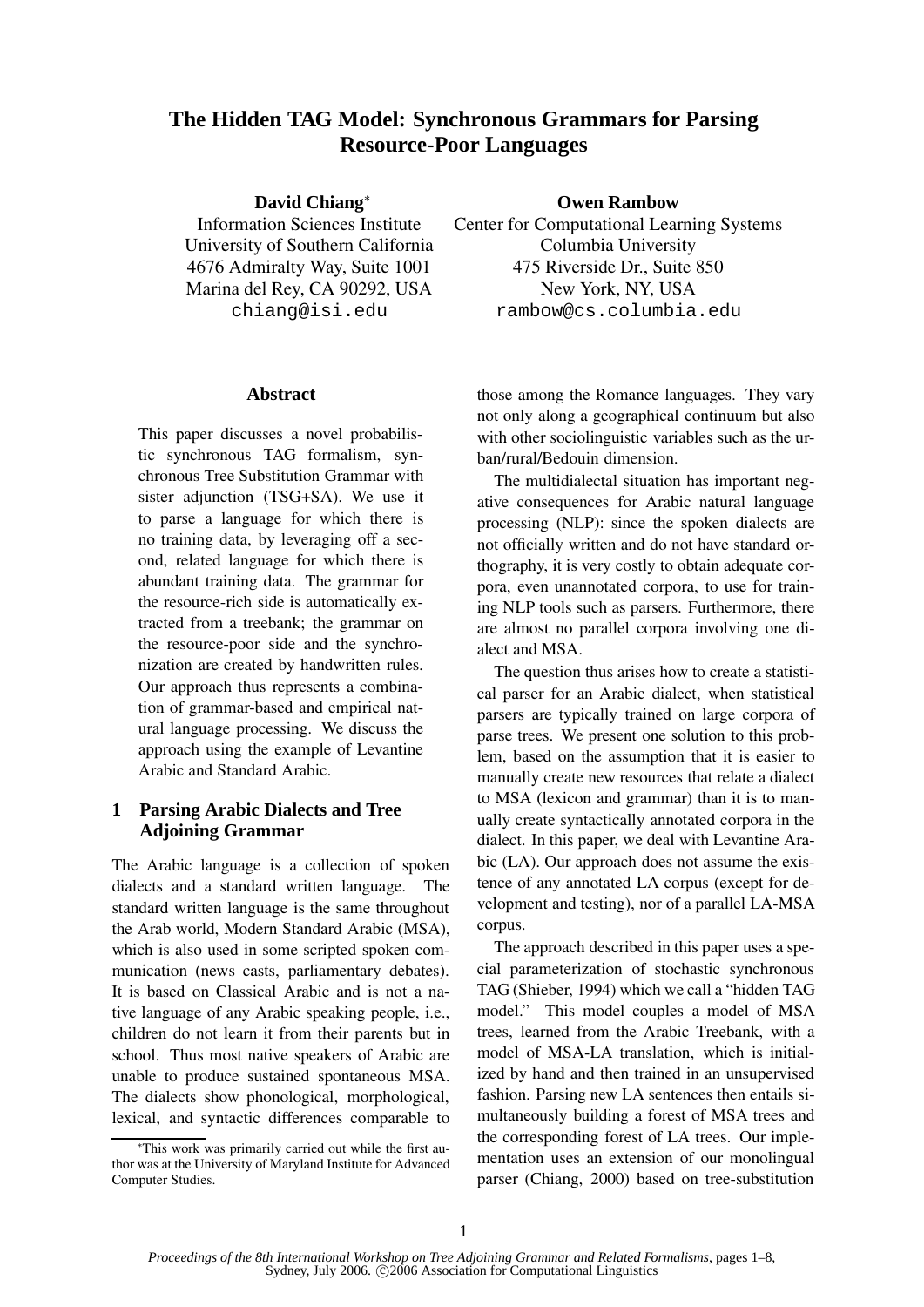grammar with sister adjunction (TSG+SA).

The main contributions of this paper are as follows:

- 1. We introduce the novel concept of a hidden TAG model.
- 2. We use this model to combine statistical approaches with grammar engineering (specifically motivated from the linguistic facts). Our approach thus exemplifies the specific strength of a grammar-based approach.
- 3. We present an implementation of stochastic synchronous TAG that incorporates various facilities useful for training on real-world data: sister-adjunction (needed for generating the flat structures found in most treebanks), smoothing, and Inside-Outside reestimation.

This paper is structured as follows. We first briefly discuss related work (Section 2) and some of the linguistic facts that motivate this work (Section 3). We then present the formalism, probabilistic model, and parsing algorithm (Section 4). Finally, we discuss the manual grammar engineering (Section 5) and evaluation (Section 6).

### **2 Related Work**

This paper is part of a larger investigation into parsing Arabic dialects (Rambow et al., 2005; Chiang et al., 2006). In that investigation, we examined three different approaches:

- Sentence transduction, in which a dialect sentence is roughly translated into one or more MSA sentences and then parsed by an MSA parser.
- Treebank transduction, in which the MSA treebank is transduced into an approximation of a LA treebank, on which a LA parer is then trained.
- Grammar transduction, which is the name given in the overview papers to the approach discussed in this paper. The present paper provides for the first time a complete technical presentation of this approach.

Overall, grammar transduction outperformed the other two approaches.

In other work, there has been a fair amount of interest in parsing one language using another language, see for example (Smith and Smith, 2004;

Hwa et al., 2004). Much of this work, like ours, relies on synchronous grammars (CFGs). However, these approaches rely on parallel corpora. For MSA and its dialects, there are no naturally occurring parallel corpora. It is this fact that has led us to investigate the use of explicit linguistic knowledge to complement machine learning.

### **3 Linguistic Facts**

We illustrate the differences between LA and MSA using an example:

(LA) الرجال بيحبو ش الشغل هدا .a. (LA

AlrjAl byHbw \$ Al\$gl the-men like not the-work this hdA

the men do not like this work

b. يحب الرجال هذا العمل b. ل

lA yHb AlrjAl h\*A AlEml not like the-men this the-work

the men do not like this work

Lexically, we observe that the word for 'work' is ) *Al*\$*gl* in LA but \* *AlEml* in MSA. In contrast, the word for 'men' is the same in both LA and MSA: *AlrjAl*. There are typically  \$ (LA) and ( *lA* (MSA) for 'not'. Morphologalso differences in function words, in our example ically, we see that LA *byHbw* has the same stem as MA يحب *yHb*, but with two additional morphemes: the present aspect marker *b-* which does not exist in MSA, and the agreement marker *-w*, which is used in MSA only in subject-initial sentences, while in LA it is always used.

Syntactically, we observe three differences. First, the subject precedes the verb in LA (SVO order), but follows in MSA (VSO order). This is in fact not a strict requirement, but a strong preference: both varieties allow both orders, but in the dialects, the SVO order is more common, while in MSA, the VSO order is more common. Second, we see that the demonstrative determiner follows the noun in LA, but precedes it in MSA. Finally, we see that the negation marker follows the verb in LA, while it precedes the verb in MSA. (Levantine also has other negation markers that precede the verb, as well as the circumfix *m- -*\$.) The two phrase structure trees are shown in Figure 1 in the convention of the Linguistic Data Consortium (Maamouri et al., 2004). Unlike the phrase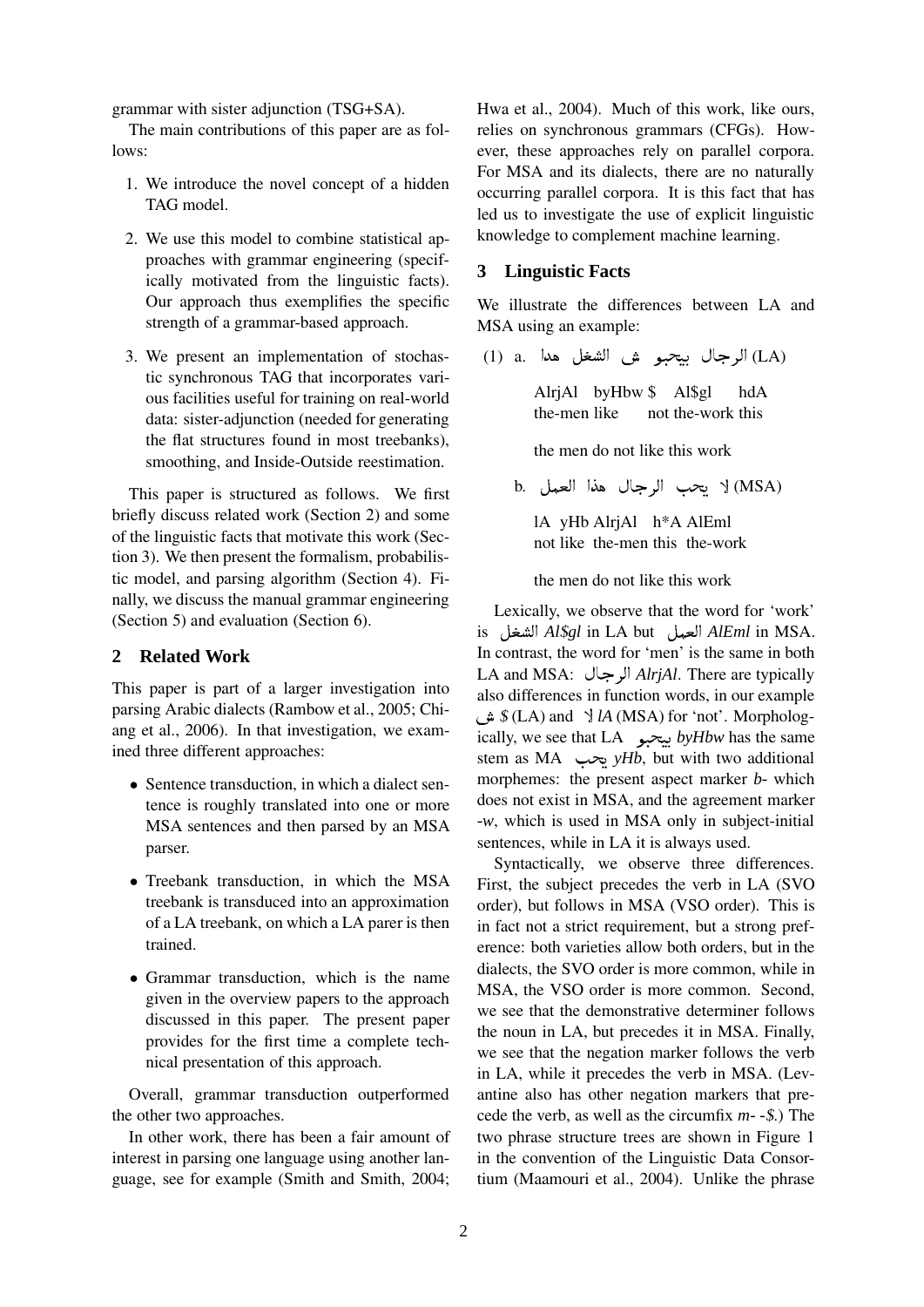

Figure 1: LDC-style left-to-right phrase structure trees for LA (left) and MSA (right) for sentence (1)



Figure 2: Unordered dependency trees for LA (left) and MSA (right) for sentence (1)



Figure 3: Example elementary trees.

structure trees, the (unordered) dependency trees for the MSA and LA sentences are isomorphic, as shown in Figure 2. They differ only in the node labels.

#### **4 Model**

#### **4.1 The synchronous TSG+SA formalism**

Our parser (Chiang, 2000) is based on synchronous tree-substitution grammar with sisteradjunction (TSG+SA). Tree-substitution grammar (Schabes, 1990) is TAG without auxiliary trees or adjunction; instead we include a weaker composition operation, *sister-adjunction* (Rambow et al., 2001), in which an initial tree is inserted between two sister nodes (see Figure 4). We allow multiple sister-adjunctions at the same site, similar to how Schabes and Shieber (1994) allow multiple adjunctions of modifier auxiliary trees.

A *synchronous* TSG+SA is a set of pairs of elementary trees. In each pair, there is a one-to-one correspondence between the substitution/sisteradjunction sites of the two trees, which we represent using boxed indices (Figure 5). A derivation then starts with a pair of initial trees and proceeds by substituting or sister-adjoining elementary tree pairs at coindexed sites. In this way a set of string pairs  $\langle S, S' \rangle$  is generated.

Sister-adjunction presents a special problem for synchronization: if multiple tree pairs sisteradjoin at the same site, how should their order on the source side relate to the order on the target side? Shieber's solution (Shieber, 1994) is to allow any ordering. We adopt a stricter solution: for each pair of sites, fix a permutation (either identity or reversal) for the tree pairs that sister-adjoin there. Owing to the way we extract trees from the Treebank, the simplest choice of permutations is: if the two sites are both to the left of the anchor or both to the right of the anchor, then multiple sister-adjoined tree pairs will appear in the same order on both sides; otherwise, they will appear in the opposite order. In other words, multiple sisteradjunction always adds trees from the anchor outward.

A *stochastic* synchronous TSG+SA adds probabilities to the substitution and sister-adjunction operations: the probability of substituting an elementary tree pair  $\langle \alpha, \alpha' \rangle$  at a substitution site pair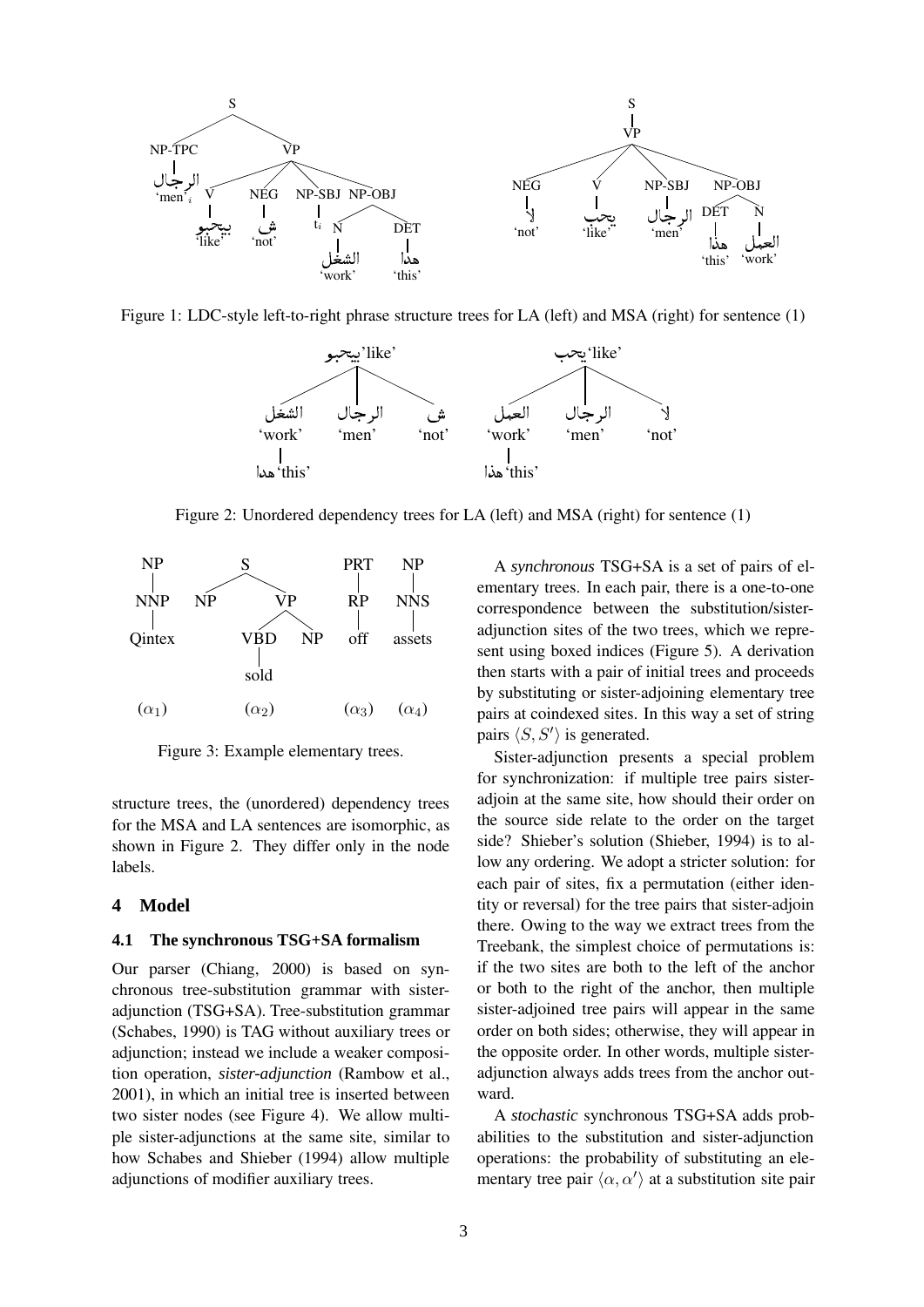

Figure 4: Sister-adjunction, with inserted material shown with shaded background



Figure 5: Example elementary tree pair of a synchronous TSG: the **SVO** transformation (LA on left, MSA on right)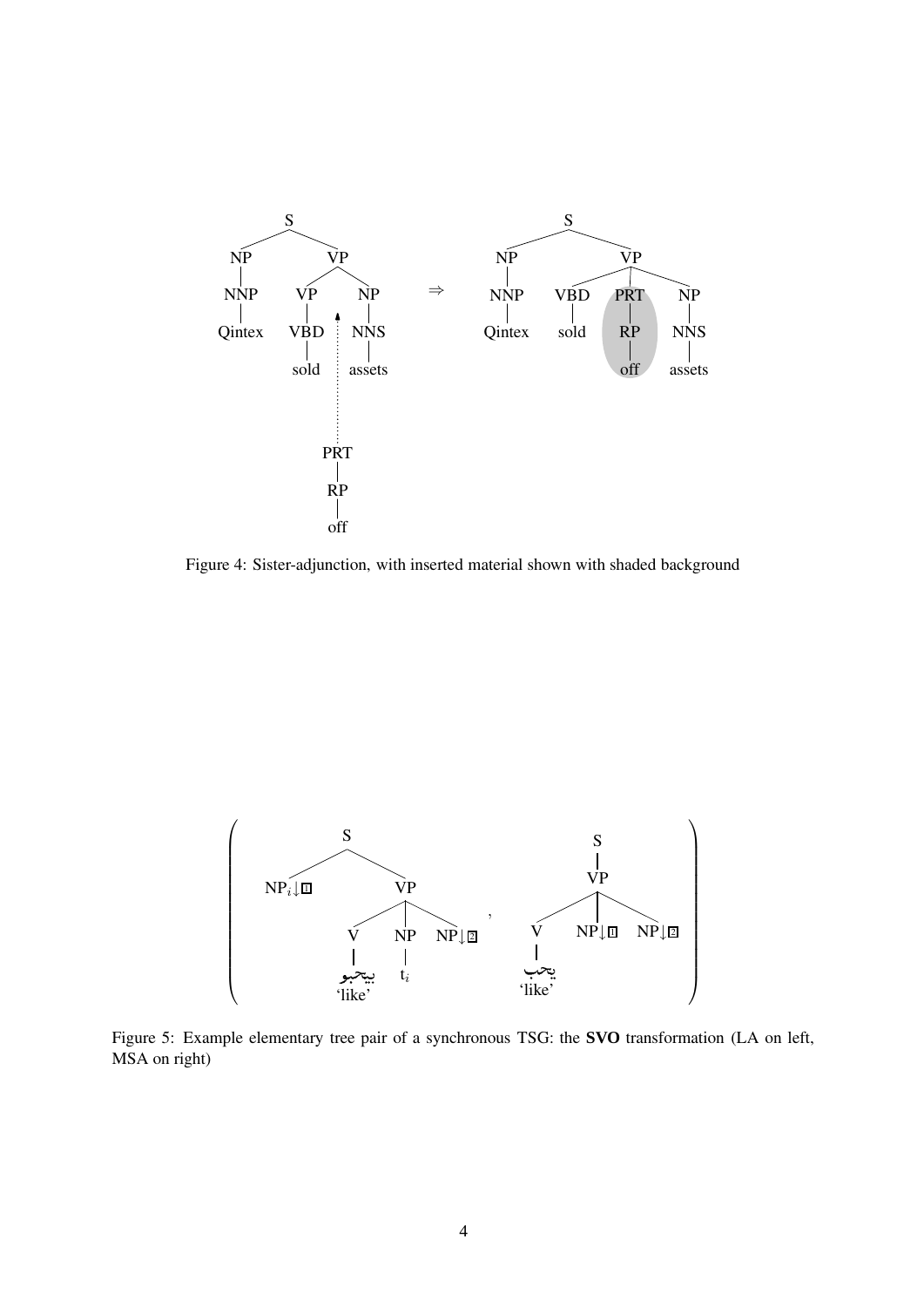$\langle \eta, \eta' \rangle$  is  $P_s(\alpha, \alpha' | \eta, \eta')$ , and the probability of sister-adjoining  $\langle \alpha, \alpha' \rangle$  at a sister-adjunction site pair  $\langle \eta, i, \eta', i' \rangle$  is  $P_{\text{sa}}(\alpha, \alpha' \mid \eta, i, \eta', i')$ , where  $i$  and  $i'$  indicate that the sister-adjunction occurs between the i and  $(i + 1)$ st (or i' and  $(i' + 1)$ st) sisters. These parameters must satisfy the normalization conditions

$$
\sum_{\alpha,\alpha'} P_{s}(\alpha, \alpha' | \eta, \eta') = 1 \quad (1)
$$

$$
\sum_{\alpha,\alpha'} P_{sa}(\alpha, \alpha' | \eta, i, \eta', i') +
$$

$$
P_{sa}(\text{STOP } | \eta, i, \eta', i') = 1 \quad (2)
$$

#### **4.2 Parsing by translation**

We intend to apply a stochastic synchronous TSG+SA to input sentences  $S'$ . This requires projecting any constraints from the unprimed side of the synchronous grammar over to the primed side, and then parsing the sentences  $S'$  using the projected grammar, using a straightforward generalization of the CKY and Viterbi algorithms. This gives the highest-probability derivation of the synchronous grammar that generates  $S'$  on the primed side, which includes a parse for  $S'$  and, as a byproduct, a parsed translation of  $S'$ .

Suppose that  $S'$  is a sentence of LA. For the present task we are not actually interested in the  $MSA$  translation of  $S'$ , or the parse of the MSA translation; we are only interested in the parse of  $S'$ . The purpose of the MSA side of the grammar is to provide reliable statistics. Thus, we approximate the synchronous rewriting probabilities as:

$$
P_{\mathbf{s}}(\alpha, \alpha' \mid \eta, \eta')
$$
  
\n
$$
\approx P_{s}(\alpha \mid \eta) P_{t}(\alpha' \mid \alpha)
$$
  
\n
$$
P_{\mathbf{s}\mathbf{a}}(\alpha, \alpha' \mid \eta, i, \eta', i')
$$
\n(3)

$$
\approx P_{sa}(\alpha \mid \eta, i) P_t(\alpha' \mid \alpha) \tag{4}
$$

These factors, as we will see shortly, are much easier to estimate given the available resources.

This factorization is analogous to a hidden Markov model: the primed derivation is the observation, the unprimed derivation is the hidden state sequence (except it is a branching process instead of a chain); the  $P_s$  and  $P_{sa}$  are like the transition probabilities and the  $P_t$  are like the observation probabilities. Hence, we call this model a "hidden TAG model."

#### **4.3 Parameter estimation and smoothing**

 $P_s$  and  $P_{sa}$  are the parameters of a monolingual TSG+SA and can be learned from a monolingual Treebank (Chiang, 2000); the details are not important here.

As for  $P_t$ , in order to obtain better probability estimates, we further decompose  $P_t$  into  $P_{t1}$  and  $P_{t2}$  so they can be estimated separately (as in the monolingual parsing model):

$$
P_t(\alpha' \mid \alpha) \approx P_{t1}(\bar{\alpha}' \mid \bar{\alpha}, w', t', w, t) \times P_{t2}(w', t' \mid w, t)
$$
 (5)

where w and t are the lexical anchor of  $\alpha$  and its POS tag, and  $\bar{\alpha}$  is the equivalence class of  $\alpha$  modulo lexical anchors and their POS tags.  $P_{t2}$  represents the lexical transfer model, and  $P_{t1}$  the syntactic transfer model.  $P_{t1}$  and  $P_{t2}$  are initially assigned by hand;  $P_{t1}$  is then reestimated by EM.

Because the full probability table for  $P_{t1}$  would be too large to write by hand, and because our training data might be too sparse to reestimate it well, we smooth it by approximating it as a linear combination of backoff models:

$$
P_{t1}(\bar{\alpha}' \mid \bar{\alpha}, w', t', w, t) \approx
$$
  
\n
$$
\lambda_1 P_{t11}(\bar{\alpha}' \mid \bar{\alpha}, w', t', w, t) +
$$
  
\n
$$
(1 - \lambda_1)(\lambda_2 P_{t12}(\bar{\alpha}' \mid \bar{\alpha}, w', t') +
$$
  
\n
$$
(1 - \lambda_2) P_{t13}(\bar{\alpha}' \mid \bar{\alpha}))
$$
 (6)

where each  $\lambda_i$ , unlike in the monolingual parser, is simply set to 1 if an estimate is available for that level, so that it completely overrides the further backed-off models.

The initial estimates for the  $P_{t1i}$  are set by hand. The availability of three backoff models makes it easy to specify the initial guesses at an appropriate level of detail: for example, one might give a general probability of some  $\bar{\alpha}$  mapping to  $\bar{\alpha}'$  using  $P_{t13}$ , but then make special exceptions for particular lexical anchors using  $P_{t11}$  or  $P_{t12}$ .

Finally  $P_{t2}$  is reestimated by EM on some heldout unannotated sentences of  $L'$ , using the same method as Chiang and Bikel (2002) but on the syntactic transfer probabilities instead of the monolingual parsing model. Another difference is that, following Bikel (2004), we do not recalculate the  $\lambda_i$  at each iteration, but use the initial values throughout.

## **5 A Synchronous TSG-SA for Dialectal Arabic**

Just as the probability model discussed in the preceding section factored the rewriting probabilities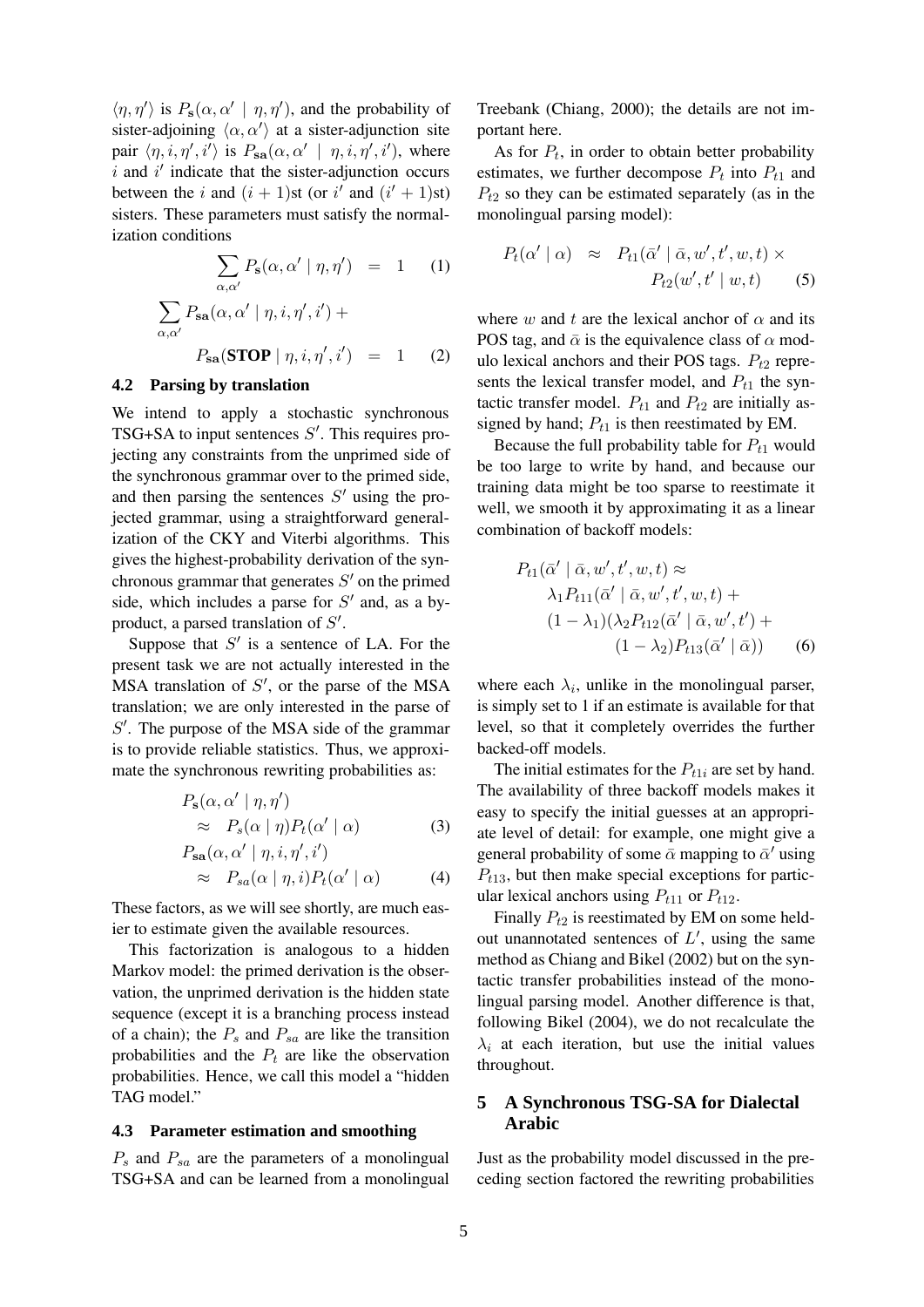into three parts, we create a synchronous TSG-SA and the probabilities of a hidden TAG model in three steps:

- $P_s$  and  $P_{sa}$  are the parameters of a monolingual TSG+SA for MSA. We extract a grammar for the resource-rich language (MSA) from the Penn Arabic Treebank in a process described by Chiang and others (Chiang, 2000; Xia et al., 2000; Chen, 2001).
- For the lexical transfer model  $P_{t2}$ , we create by hand a probabilistic mapping between (word, POS tag) pairs in the two languages.
- For the syntactic transfer model  $P_{t1}$ , we created by hand a grammar for the resource-poor language and a mapping between elementary trees in the two grammars, along with initial guesses for the mapping probabilities.

We discuss the hand-crafted lexicon and synchronous grammar in the following subsections.

## **5.1 Lexical Mapping**

We used a small, hand-crafted lexicon of 100 words which mapped all LA function words and some of the most common open-class words to MSA. We assigned uniform probabilities to the mapping. All other MSA words were assumed to also be LA words. Unknown LA words were handled using the standard unknown word mechanism.

## **5.2 Syntactic Mapping**

Because of the underlying syntactic similarity between the two varieties of Arabic, we assume that every tree in the MSA grammar extracted from the MSA treebank is also a LA tree. In addition, we define tree transformations in the Tsurgeon package (Levy and Andrew, 2006). These consist of a pattern which matches MSA elementary trees in the extracted grammar, and a transformation which produces a LA elementary tree. We perform the following tree transformations on all elementary trees which match the underlying MSA pattern. Thus, each MSA tree corresponds to at least two LA trees: the original one and the transformed one. If several transformations apply, we obtain multiple transformed trees.

• Negation (**NEG**): we insert a \$ negation marker immediately following each verb. The preverbal marker is generated by a lexical translation of an MSA elementary tree.

- VSO-SVO Ordering (**SVO**): Both Verb-Subject-Object (VSO) and Subject-Verb-Object (SVO) constructions occur in MSA and LA treebanks. But pure VSO constructions (without pro-drop) occur in the LA corpus only 10ordering in MSA. Hence, the goal is to skew the distributions of the SVO constructions in the MSA data. Therefore, VSO constructions are replicated and converted to SVO constructions. One possible resulting pair of trees is shown in Figure 5.
- The *bd* construction (**BD**): *bd* is a LA noun that means 'want'. It acts like a verb in verbal constructions yielding VP constructions headed by NN. It is typically followed by an enclitic possessive pronoun. Accordingly, we defined a transformation that translated all the verbs meaning 'want'/'need' into the noun *bd* and changed their respective POS tag to NN. The subject clitic is transformed into a possessive pronoun clitic. Note that this construction is a combination lexical and syntactic transformation, and thus specifically exploits the extended domain of locality of TAG-like formalisms. One possible resulting pair of trees is shown in Figure 6.

## **6 Experimental Results**

While our approach does not rely on any annotated corpus for LA, nor on a parallel corpus MSA-LA, we use a small treebank of LA (Maamouri et al., 2006) to analyze and test our approach. The LA treebank is divided into a development corpus and a test corpus, each about 11,000 tokens (using the same tokenization scheme as employed in the MSA treebank).

We first use the development corpus to determine which of the transformations are useful. We use two conditions. In the first, the input text is not tagged, and the parser hypothesizes tags. In the second, the input text is tagged with the gold (correct) tag. The results are shown in Table 1. The baseline is simply the application of a pure MSA Chiang parser to LA. We see that important improvements are obtained using the lexical mapping. Adding the **SVO** transformation does not improve the results, but the **NEG** and **BD** transformations help slightly, and their effect is (partly)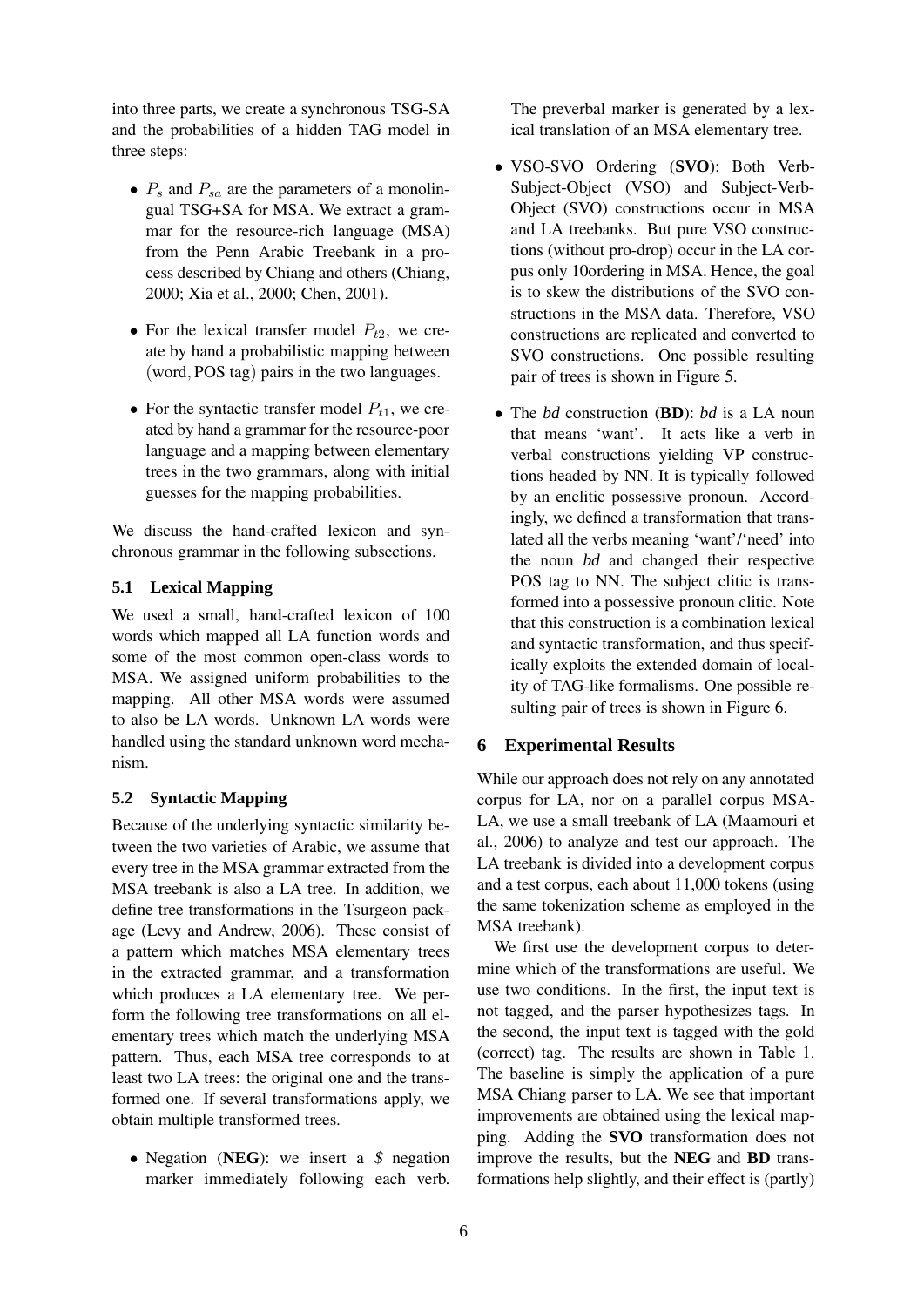

Figure 6: Example elementary tree pair of a synchronous TSG: the **BD** transformation (LA on left, MSA on right)

cumulative. (We did not perform these tuning experiments on input without POS tags.)

The evaluation on the test corpus confirms these results. Using the **NEG** and **BD** transformations and the small lexicon, we obtain a 17.3% error reduction relative to the baseline parser (Figure 2).

These results show that the translation lexicon can be integrated effectively into our synchronous grammar framework. In addition, some syntactic transformations are useful. The **SVO** transformation, we assume, turns out not to be useful because the **SVO** word order is also possible in MSA, so that the new trees were not needed and needlessly introduced new derivations. The **BD** transformation shows the importance not of general syntactic transformations, but rather of lexically specific syntactic transformations: varieties within one language family may differ more in terms of the lexico-syntactic constructions used for a specific (semantic or pragmatic) purpose than in their basic syntactic inventory. Note that our tree-based synchronous formalism is ideally suited for expressing such transformations since it is lexicalized, and has an extended domain of locality. Given the impact of the **BD** transformation, in future work we intend to determine more lexicostructural transformations, rather than pure syntactic transformations. However, one major impediment to obtaining better results is the disparity in genre and domain which affects the overall performance.

## **7 Conclusion**

We have presented a new probabilistic synchronous TAG formalism, synchronous Tree Substitution Grammar with sister adjunction (TSG+SA). We have introduced the concept of a hidden TAG model, analogous to a Hidden

Markov Model. It allows us to parse a resourcepoor language using a treebank-extracted probabilistic grammar for a resource-rich language, along with a hand-crafted synchronous grammar for the resource-poor language. Thus, our model combines statistical approaches with grammar engineering (specifically motivated from the linguistic facts). Our approach thus exemplifies the specific strength of a grammar-based approach. While we have applied this approach to two closely related languages, it would be interesting to apply this approach to more distantly related languages in the future.

## **Acknowledgments**

This paper is based on work done at the 2005 Johns Hopkins Summer Workshop, which was partially supported by the National Science Foundation under grant 0121285. The first author was additionally supported by ONR MURI contract FCPO.810548265 and Department of Defense contract RD-02-5700. The second author was additionally supported by contract HR0011- 06-C-0023 under the GALE program. We wish to thank the other members of our JHU team (our co-authors on (Rambow et al., 2005)), especially Nizar Habash and Mona Diab for their help with the Arabic examples, and audiences at JHU for their useful feedback.

### **References**

- Daniel M. Bikel. 2004. *On the Parameter Space of Generative Lexicalized Parsing Models*. Ph.D. thesis, University of Pennsylvania.
- John Chen. 2001. *Towards Efficient Statistical Parsing Using Lexicalized Grammatical Information*. Ph.D. thesis, University of Delaware.